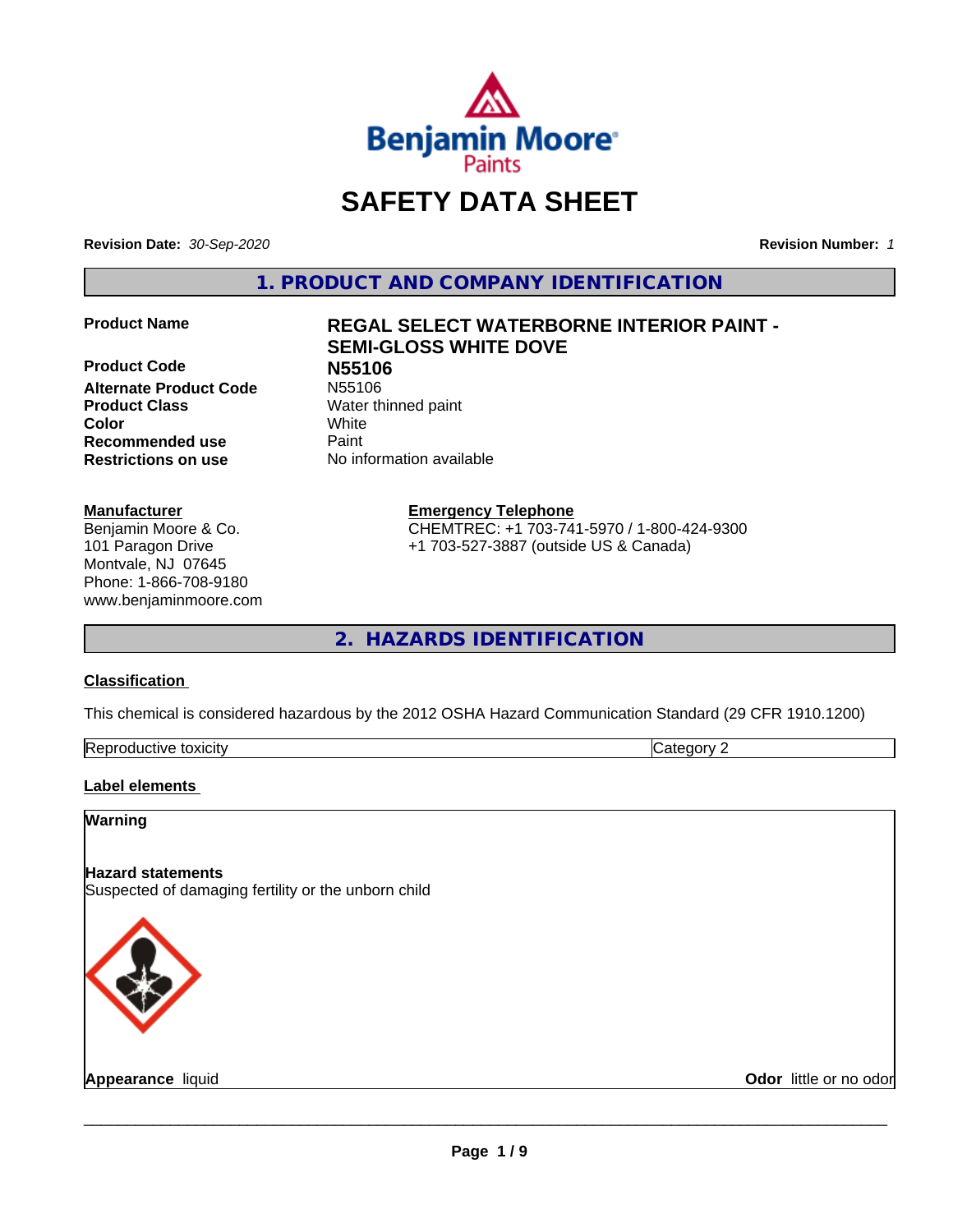# **Precautionary Statements - Prevention**

Obtain special instructions before use Do not handle until all safety precautions have been read and understood Use personal protective equipment as required

#### **Precautionary Statements - Response**

IF exposed or concerned: Get medical advice/attention

#### **Precautionary Statements - Storage**

Store locked up

#### **Precautionary Statements - Disposal**

Dispose of contents/container to an approved waste disposal plant

#### **Hazards not otherwise classified (HNOC)**

Not applicable

# **Other information**

No information available

 **WARNING:** This product contains isothiazolinone compounds at levels of <0.1%. These substances are biocides commonly found in most paints and a variety of personal care products as a preservative. Certain individuals may be sensitive or allergic to these substances, even at low levels.

# **3. COMPOSITION INFORMATION ON COMPONENTS**

| <b>Chemical name</b>            | CAS No.    | Weight-%    |
|---------------------------------|------------|-------------|
| Titanium dioxide                | 13463-67-7 | $20 - 25$   |
| Propylene glycol                | 57-55-6    | - 5         |
| Silica amorphous                | 7631-86-9  | - 5         |
| Trimethvlolpropane              | 77-99-6    | $0.1 - 0.5$ |
| Sodium C14-C16 olefin sulfonate | 68439-57-6 | $0.1 - 0.5$ |

# **4. FIRST AID MEASURES**

| <b>General Advice</b>                            | No hazards which require special first aid measures.                                                     |
|--------------------------------------------------|----------------------------------------------------------------------------------------------------------|
| <b>Eye Contact</b>                               | Rinse thoroughly with plenty of water for at least 15 minutes and consult a<br>physician.                |
| <b>Skin Contact</b>                              | Wash off immediately with soap and plenty of water while removing all<br>contaminated clothes and shoes. |
| <b>Inhalation</b>                                | Move to fresh air. If symptoms persist, call a physician.                                                |
| Ingestion                                        | Clean mouth with water and afterwards drink plenty of water. Consult a physician<br>if necessary.        |
| <b>Most Important</b><br><b>Symptoms/Effects</b> | None known.                                                                                              |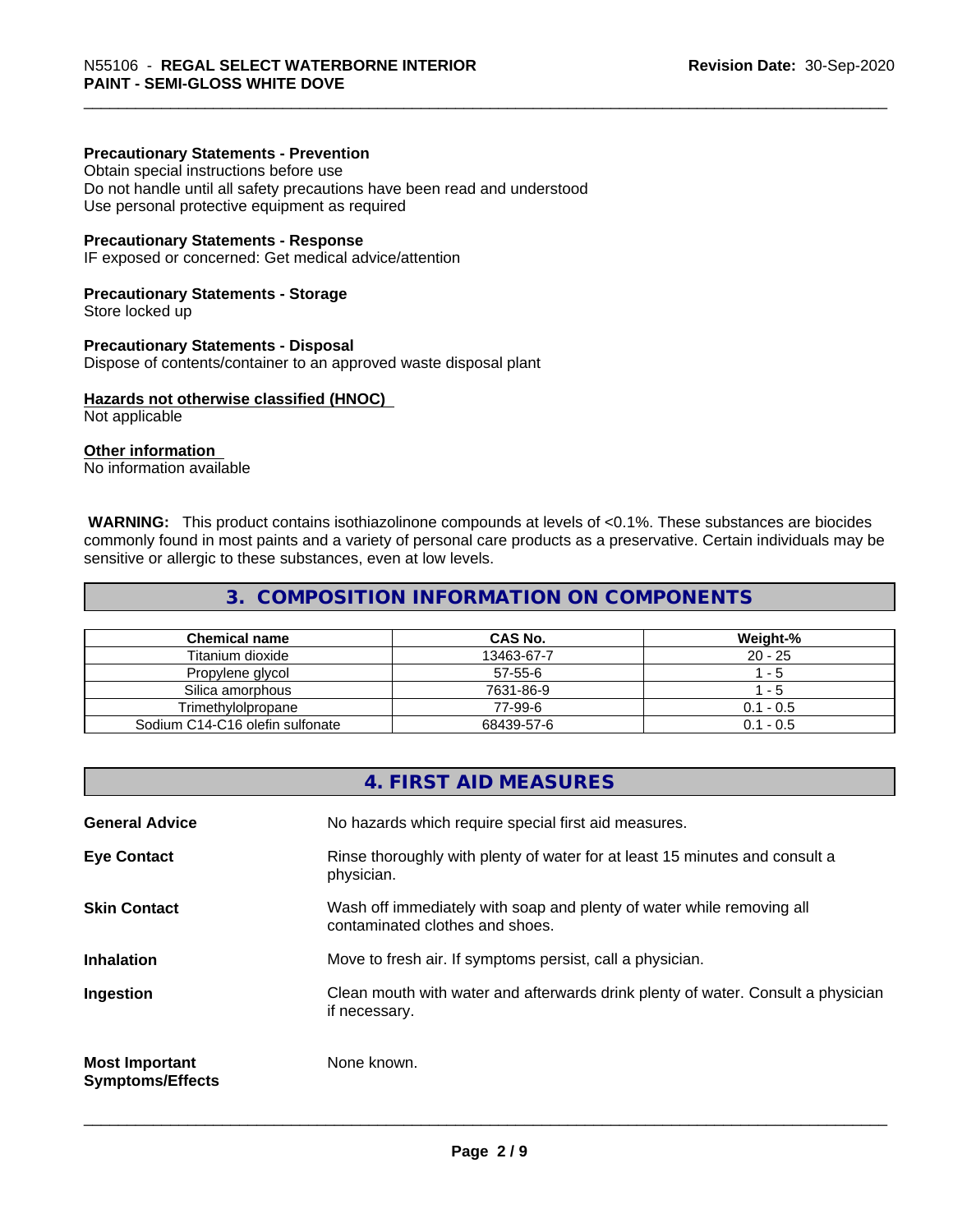| <b>Notes To Physician</b><br>Treat symptomatically.                              |                                                                                                                                              |
|----------------------------------------------------------------------------------|----------------------------------------------------------------------------------------------------------------------------------------------|
|                                                                                  | 5. FIRE-FIGHTING MEASURES                                                                                                                    |
| <b>Suitable Extinguishing Media</b>                                              | Use extinguishing measures that are appropriate to local<br>circumstances and the surrounding environment.                                   |
| Protective equipment and precautions for firefighters                            | As in any fire, wear self-contained breathing apparatus<br>pressure-demand, MSHA/NIOSH (approved or equivalent)<br>and full protective gear. |
| <b>Specific Hazards Arising From The Chemical</b>                                | Closed containers may rupture if exposed to fire or<br>extreme heat.                                                                         |
| <b>Sensitivity to mechanical impact</b>                                          | No.                                                                                                                                          |
| Sensitivity to static discharge                                                  | No.                                                                                                                                          |
| <b>Flash Point Data</b><br>Flash point (°F)<br>Flash Point (°C)<br><b>Method</b> | Not applicable<br>Not applicable<br>Not applicable                                                                                           |
| <b>Flammability Limits In Air</b>                                                |                                                                                                                                              |
| Lower flammability limit:<br><b>Upper flammability limit:</b>                    | Not applicable<br>Not applicable                                                                                                             |
| Health: 2<br>Flammability: 0<br><b>NFPA</b>                                      | Instability: 0<br><b>Special: Not Applicable</b>                                                                                             |
| <b>NFPA Legend</b><br>0 - Not Hazardous<br>1 - Slightly<br>2 - Moderate          |                                                                                                                                              |

- 2 Moderate
- 3 High
- 4 Severe

*The ratings assigned are only suggested ratings, the contractor/employer has ultimate responsibilities for NFPA ratings where this system is used.*

*Additional information regarding the NFPA rating system is available from the National Fire Protection Agency (NFPA) at www.nfpa.org.*

# **6. ACCIDENTAL RELEASE MEASURES**

| <b>Personal Precautions</b>      | Avoid contact with skin, eyes and clothing. Ensure adequate ventilation.                             |
|----------------------------------|------------------------------------------------------------------------------------------------------|
| <b>Other Information</b>         | Prevent further leakage or spillage if safe to do so.                                                |
| <b>Environmental precautions</b> | See Section 12 for additional Ecological Information.                                                |
| <b>Methods for Cleaning Up</b>   | Soak up with inert absorbent material. Sweep up and shovel into suitable<br>containers for disposal. |

**7. HANDLING AND STORAGE**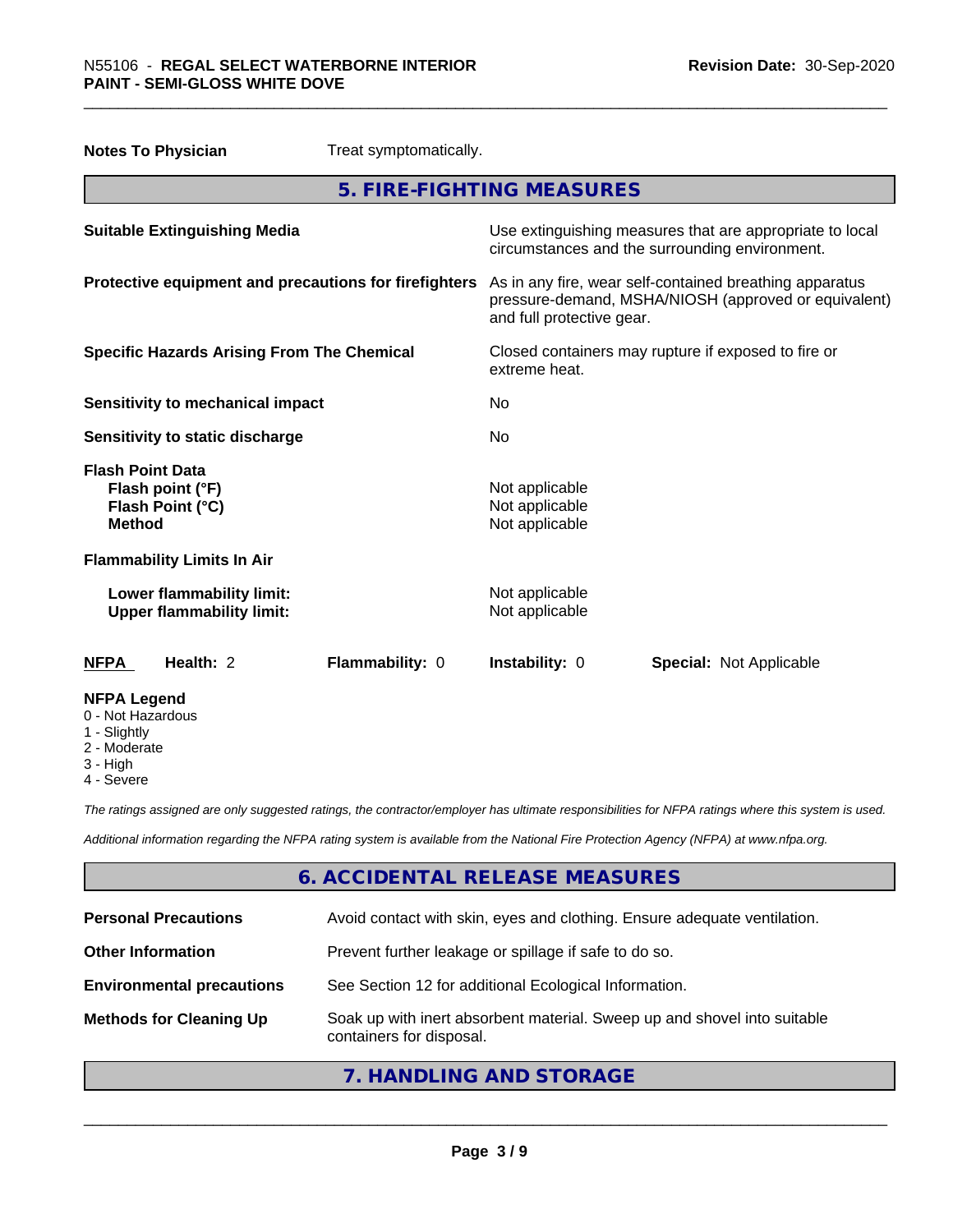| <b>Handling</b>               | Avoid contact with skin, eyes and clothing. Avoid breathing vapors, spray mists or<br>sanding dust. In case of insufficient ventilation, wear suitable respiratory<br>equipment. |
|-------------------------------|----------------------------------------------------------------------------------------------------------------------------------------------------------------------------------|
| <b>Storage</b>                | Keep container tightly closed. Keep out of the reach of children.                                                                                                                |
| <b>Incompatible Materials</b> | No information available                                                                                                                                                         |
|                               |                                                                                                                                                                                  |

# **8. EXPOSURE CONTROLS/PERSONAL PROTECTION**

# **Exposure Limits**

| <b>Chemical name</b> | <b>ACGIH TLV</b>         | <b>OSHA PEL</b>           |
|----------------------|--------------------------|---------------------------|
| Titanium dioxide     | TWA: $10 \text{ ma/m}^3$ | <b>TWA</b><br>15 mg/m $3$ |
| Silica amorphous     | N/E                      | TWA<br>$20$ mppcf -       |

#### **Legend**

ACGIH - American Conference of Governmental Industrial Hygienists Exposure Limits OSHA - Occupational Safety & Health Administration Exposure Limits N/E - Not Established

| <b>Engineering Measures</b> | Ensure adequate ventilation, especially in confined areas. |
|-----------------------------|------------------------------------------------------------|
|-----------------------------|------------------------------------------------------------|

#### **Personal Protective Equipment**

| <b>Eye/Face Protection</b>    | Safety glasses with side-shields.                                        |
|-------------------------------|--------------------------------------------------------------------------|
| <b>Skin Protection</b>        | Protective gloves and impervious clothing.                               |
| <b>Respiratory Protection</b> | In case of insufficient ventilation wear suitable respiratory equipment. |
| <b>Hygiene Measures</b>       | Avoid contact with skin, eyes and clothing. Remove and wash contaminated |

# **9. PHYSICAL AND CHEMICAL PROPERTIES**

clothing before re-use. Wash thoroughly after handling.

| $1.28 - 1.30$<br><b>Specific Gravity</b><br>No information available<br>рH<br><b>Viscosity (cps)</b><br>No information available<br>No information available<br>Solubility(ies)<br>No information available<br><b>Water solubility</b><br><b>Evaporation Rate</b><br>No information available<br>No information available<br>Vapor pressure<br>No information available<br>Vapor density<br>Wt. % Solids<br>45 - 55<br>Vol. % Solids<br>$30 - 40$<br>$45 - 55$<br>Wt. % Volatiles<br>Vol. % Volatiles<br>$60 - 70$<br>~< 100<br><b>VOC Regulatory Limit (g/L)</b><br>212<br><b>Boiling Point (°F)</b> | Appearance<br>Odor<br><b>Odor Threshold</b><br>Density (Ibs/gal) | liquid<br>little or no odor<br>No information available<br>$10.7 - 10.8$ |
|-------------------------------------------------------------------------------------------------------------------------------------------------------------------------------------------------------------------------------------------------------------------------------------------------------------------------------------------------------------------------------------------------------------------------------------------------------------------------------------------------------------------------------------------------------------------------------------------------------|------------------------------------------------------------------|--------------------------------------------------------------------------|
|-------------------------------------------------------------------------------------------------------------------------------------------------------------------------------------------------------------------------------------------------------------------------------------------------------------------------------------------------------------------------------------------------------------------------------------------------------------------------------------------------------------------------------------------------------------------------------------------------------|------------------------------------------------------------------|--------------------------------------------------------------------------|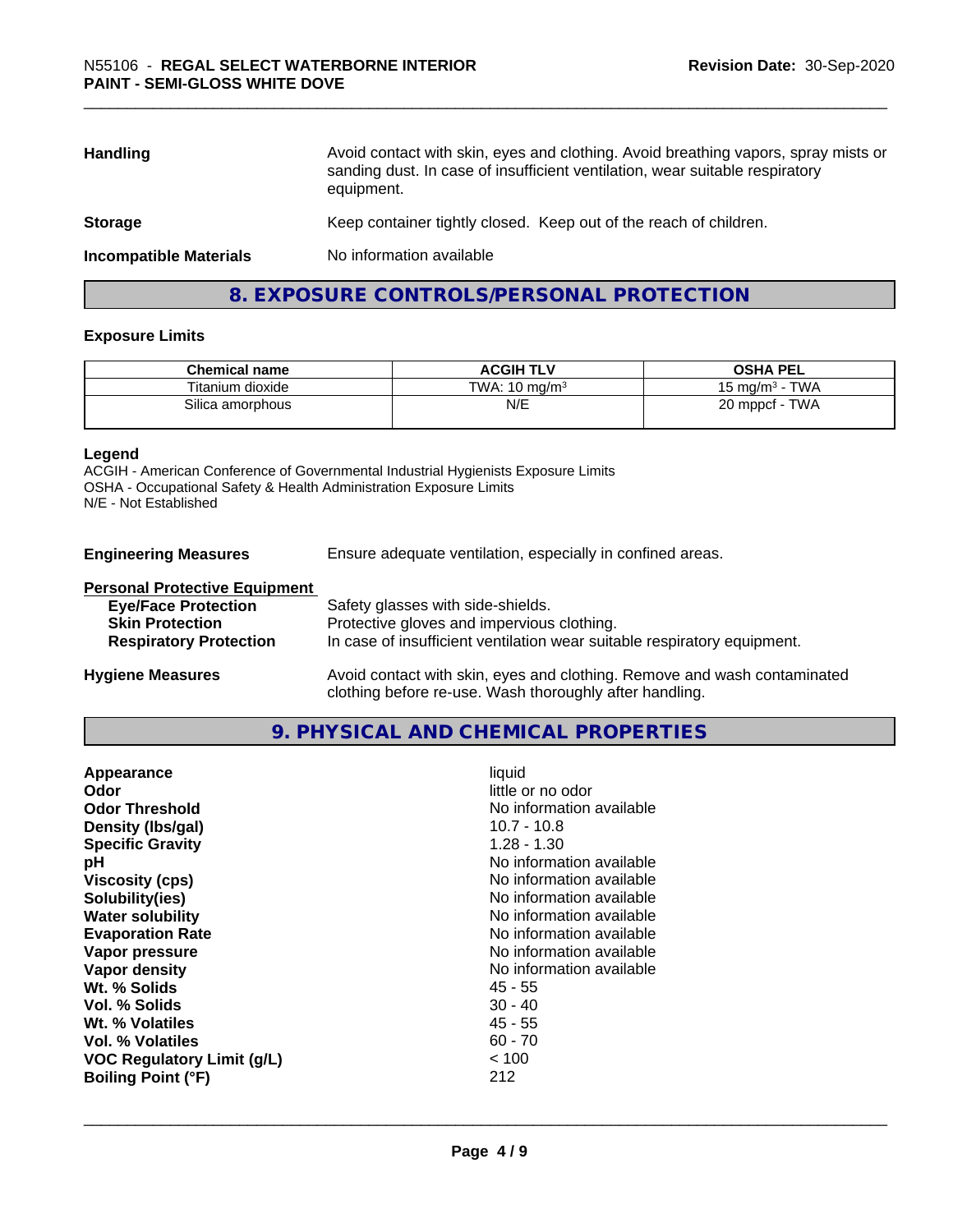| <b>Boiling Point (°C)</b>            | 100                      |
|--------------------------------------|--------------------------|
| Freezing point (°F)                  | 32                       |
| <b>Freezing Point (°C)</b>           | 0                        |
| Flash point (°F)                     | Not applicable           |
| Flash Point (°C)                     | Not applicable           |
| <b>Method</b>                        | Not applicable           |
| Flammability (solid, gas)            | Not applicable           |
| <b>Upper flammability limit:</b>     | Not applicable           |
| Lower flammability limit:            | Not applicable           |
| <b>Autoignition Temperature (°F)</b> | No information available |
| <b>Autoignition Temperature (°C)</b> | No information available |
| Decomposition Temperature (°F)       | No information available |
| Decomposition Temperature (°C)       | No information available |
| <b>Partition coefficient</b>         | No information available |

# **10. STABILITY AND REACTIVITY**

| <b>Reactivity</b>                         | Not Applicable                           |
|-------------------------------------------|------------------------------------------|
| <b>Chemical Stability</b>                 | Stable under normal conditions.          |
| <b>Conditions to avoid</b>                | Prevent from freezing.                   |
| <b>Incompatible Materials</b>             | No materials to be especially mentioned. |
| <b>Hazardous Decomposition Products</b>   | None under normal use.                   |
| <b>Possibility of hazardous reactions</b> | None under normal conditions of use.     |

# **11. TOXICOLOGICAL INFORMATION**

| <b>Product Information</b>                                                                   |                                                                                                                                                                                                                                                                                                              |  |  |
|----------------------------------------------------------------------------------------------|--------------------------------------------------------------------------------------------------------------------------------------------------------------------------------------------------------------------------------------------------------------------------------------------------------------|--|--|
| Information on likely routes of exposure                                                     |                                                                                                                                                                                                                                                                                                              |  |  |
| <b>Principal Routes of Exposure</b>                                                          | Eye contact, skin contact and inhalation.                                                                                                                                                                                                                                                                    |  |  |
| <b>Acute Toxicity</b>                                                                        |                                                                                                                                                                                                                                                                                                              |  |  |
| <b>Product Information</b>                                                                   | No information available                                                                                                                                                                                                                                                                                     |  |  |
| Symptoms related to the physical, chemical and toxicological characteristics                 |                                                                                                                                                                                                                                                                                                              |  |  |
| <b>Symptoms</b>                                                                              | No information available                                                                                                                                                                                                                                                                                     |  |  |
| Delayed and immediate effects as well as chronic effects from short and long-term exposure   |                                                                                                                                                                                                                                                                                                              |  |  |
| Eye contact<br><b>Skin contact</b><br><b>Inhalation</b><br>Ingestion<br><b>Sensitization</b> | May cause slight irritation.<br>Substance may cause slight skin irritation. Prolonged or repeated contact may dry<br>skin and cause irritation.<br>May cause irritation of respiratory tract.<br>Ingestion may cause gastrointestinal irritation, nausea, vomiting and diarrhea.<br>No information available |  |  |
|                                                                                              |                                                                                                                                                                                                                                                                                                              |  |  |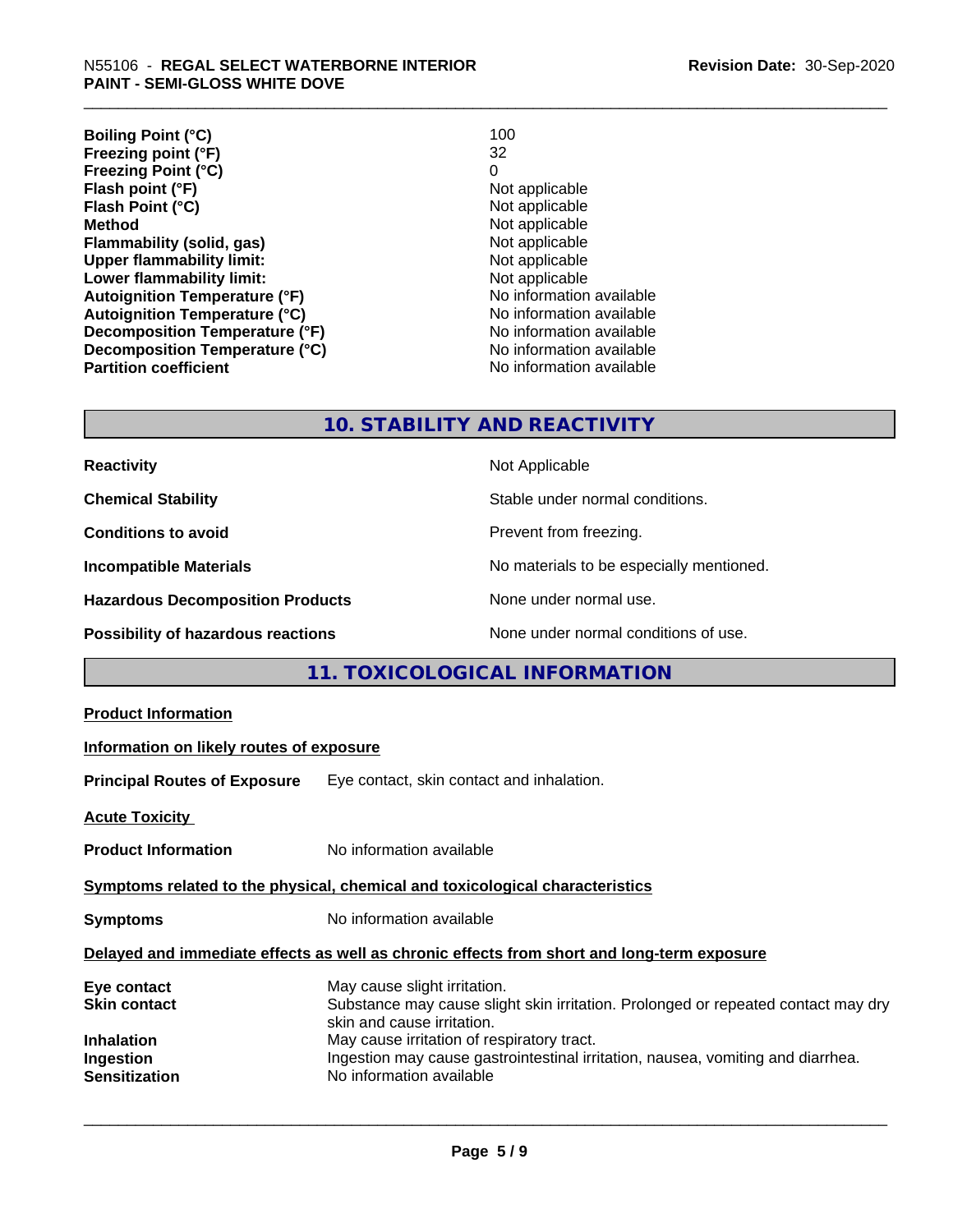| <b>Neurological Effects</b><br><b>Mutagenic Effects</b> | No information available.<br>No information available.                          |
|---------------------------------------------------------|---------------------------------------------------------------------------------|
|                                                         |                                                                                 |
| <b>Reproductive Effects</b>                             | Possible risk of impaired fertility. Possible risk of harm to the unborn child. |
| <b>Developmental Effects</b>                            | No information available.                                                       |
| <b>Target organ effects</b>                             | No information available.                                                       |
| <b>STOT - single exposure</b>                           | No information available.                                                       |
| <b>STOT - repeated exposure</b>                         | No information available.                                                       |
| Other adverse effects                                   | No information available.                                                       |
| <b>Aspiration Hazard</b>                                | No information available                                                        |

# **Numerical measures of toxicity**

# **The following values are calculated based on chapter 3.1 of the GHS document**

**ATEmix (oral)** 36792 mg/kg

# **Component Information**

| Chemical name                                 | Oral LD50                                      | Dermal LD50              | Inhalation LC50         |
|-----------------------------------------------|------------------------------------------------|--------------------------|-------------------------|
| Titanium dioxide<br>13463-67-7                | $> 10000$ mg/kg (Rat)                          |                          |                         |
| Propylene glycol<br>$57 - 55 - 6$             | $= 20$ g/kg (Rat)                              | $= 20800$ mg/kg (Rabbit) |                         |
| Silica amorphous<br>7631-86-9                 | $= 7900$ mg/kg (Rat)                           | $>$ 2000 mg/kg (Rabbit)  | $> 2.2$ mg/L (Rat) 1 h  |
| Trimethylolpropane<br>77-99-6                 | $= 14100$ mg/kg (Rat)<br>$= 14000$ mg/kg (Rat) |                          | $> 0.29$ mg/L (Rat) 4 h |
| Sodium C14-C16 olefin sulfonate<br>68439-57-6 | $= 2220$ mg/kg (Rat)                           | $> 740$ mg/kg (Rabbit)   |                         |

# **Chronic Toxicity**

# **Carcinogenicity**

*The information below indicateswhether each agency has listed any ingredient as a carcinogen:.*

| <b>Chemical name</b>   | <b>IARC</b>                    | <b>NTP</b> | <b>OSHA</b> |
|------------------------|--------------------------------|------------|-------------|
|                        | .<br>2B<br>Possible<br>Human - |            | Listed<br>. |
| m dioxide<br>l itanıum | Carcinoɑen                     |            |             |

• Although IARC has classified titanium dioxide as possibly carcinogenic to humans (2B), their summary concludes: "No significant exposure to titanium dioxide is thought to occur during the use of products in which titanium dioxide is bound to other materials, such as paint."

# **Legend**

IARC - International Agency for Research on Cancer NTP - National Toxicity Program OSHA - Occupational Safety & Health Administration

**12. ECOLOGICAL INFORMATION**

# **Ecotoxicity Effects**

The environmental impact of this product has not been fully investigated.

# **Product Information**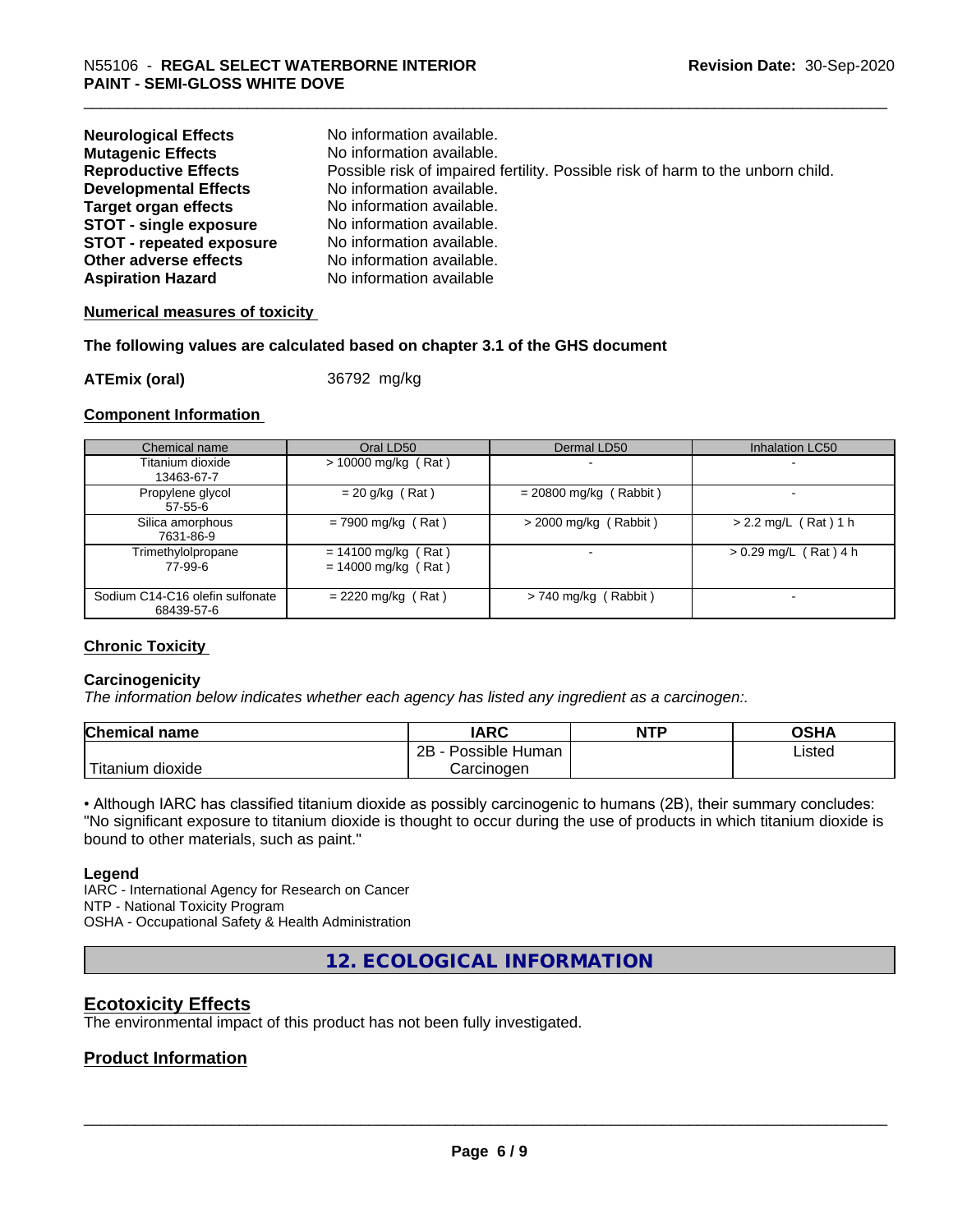# **Acute Toxicity to Fish**

No information available

# **Acute Toxicity to Aquatic Invertebrates**

No information available

**Acute Toxicity to Aquatic Plants** No information available

# **Persistence / Degradability**

No information available.

# **Bioaccumulation**

There is no data for this product.

#### **Mobility in Environmental Media** No information available.

**Ozone** No information available

# **Component Information**

# **Acute Toxicity to Fish**

Titanium dioxide  $LC50:$  > 1000 mg/L (Fathead Minnow - 96 hr.) Propylene glycol LC50: 710 mg/L (Fathead Minnow - 96 hr.)

# **Acute Toxicity to Aquatic Invertebrates**

Propylene glycol EC50: > 10000 mg/L (Daphnia magna - 24 hr.)

# **Acute Toxicity to Aquatic Plants**

No information available

|                              | 13. DISPOSAL CONSIDERATIONS                                                                                                                                                                                               |
|------------------------------|---------------------------------------------------------------------------------------------------------------------------------------------------------------------------------------------------------------------------|
| <b>Waste Disposal Method</b> | Dispose of in accordance with federal, state, and local regulations. Local<br>requirements may vary, consult your sanitation department or state-designated<br>environmental protection agency for more disposal options. |
|                              | <b>14. TRANSPORT INFORMATION</b>                                                                                                                                                                                          |
| <b>DOT</b>                   | Not regulated                                                                                                                                                                                                             |
| <b>ICAO / IATA</b>           | Not regulated                                                                                                                                                                                                             |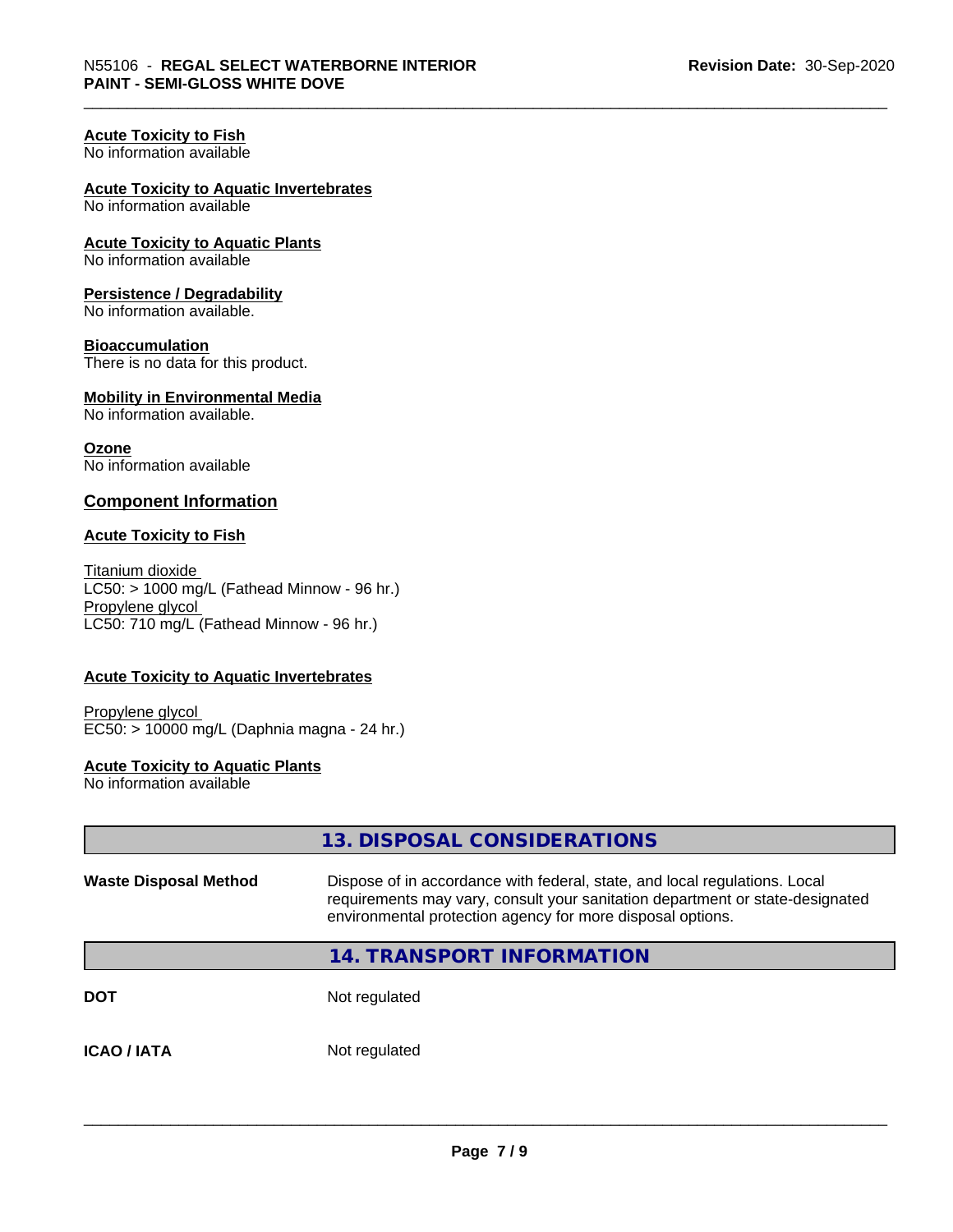**IMDG / IMO** Not regulated

# **15. REGULATORY INFORMATION**

# **International Inventories**

| <b>TSCA: United States</b> | Yes - All components are listed or exempt. |
|----------------------------|--------------------------------------------|
| <b>DSL: Canada</b>         | Yes - All components are listed or exempt. |

# **Federal Regulations**

#### **SARA 311/312 hazardous categorization**

| Acute health hazard               | No  |
|-----------------------------------|-----|
| Chronic Health Hazard             | Yes |
| Fire hazard                       | N٥  |
| Sudden release of pressure hazard | Nο  |
| Reactive Hazard                   | N٥  |

# **SARA 313**

Section 313 of Title III of the Superfund Amendments and Reauthorization Act of 1986 (SARA). This product contains a chemical or chemicals which are subject to the reporting requirements of the Act and Title 40 of the Code of Federal Regulations, Part 372:

*None*

# **Clean Air Act,Section 112 Hazardous Air Pollutants (HAPs) (see 40 CFR 61)**

This product contains the following HAPs:

*None*

# **US State Regulations**

# **California Proposition 65**

# **AVIMARNING:** Cancer and Reproductive Harm– www.P65warnings.ca.gov

# **State Right-to-Know**

| <b>Chemical name</b> | <b>Massachusetts</b> | <b>New Jersey</b> | Pennsylvania |
|----------------------|----------------------|-------------------|--------------|
| Titanium dioxide     |                      |                   |              |
| Propylene glycol     |                      |                   |              |
| Silica amorphous     |                      |                   |              |

# **Legend**

X - Listed

# **16. OTHER INFORMATION**